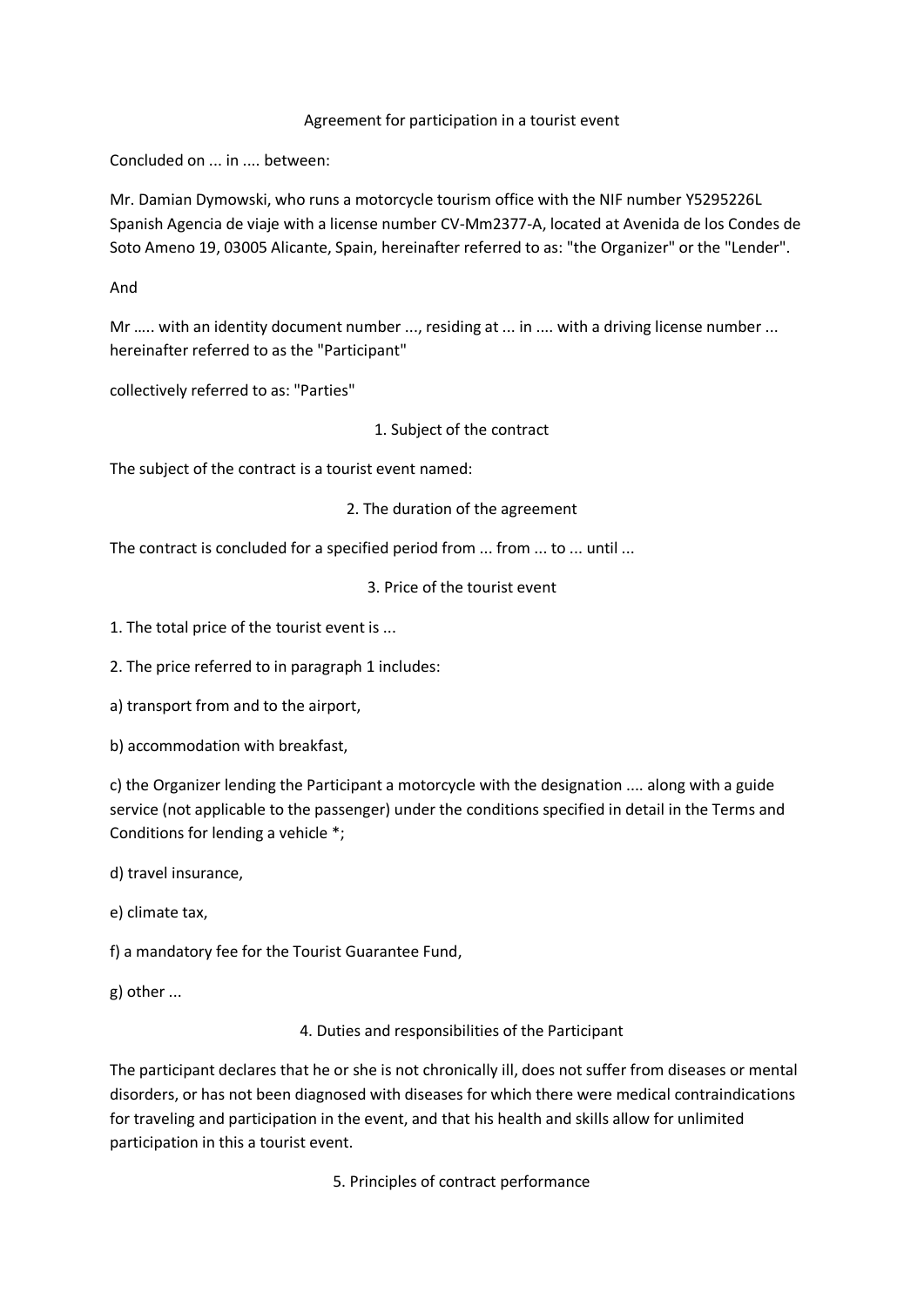1. The Organizer undertakes to organize a tourist event for the Participant in accordance with the program attached to this Agreement.

2. The Participant declares that he accepts the content of the Agreement and its attachments, including, in particular, that he has read and accepted the General Terms and Conditions of Participation and the Terms of lending the vehicle referred to in point 3 section 2 lit. c. and which, under this agreement, takes a loan for the duration of the tourist event (not applicable to the passenger). \*

## 6. Payment rules

1. Payments for participation in a tourist event should be made in three installments:

a) the first installment payable by bank transfer in the amount of 15% of the event price, payable on the day of booking, for its confirmation,

b) the second installment payable by bank transfer in the amount of 35% of the event price, payable within 7 days from the Organizer's confirmation of the meeting of the minimum group,

c) the third installment payable in cash in the amount of 50% on the day and place of the commencement of the event.

2. Payment by bank transfer should be made to the following bank account number of the Organizer: ES32 0182 4423 9202 0155 0051, Bank BBVA, code BIC/SWIFT BBVAESMMXXX

## 7. Final provisions

1. The Parties agree that all information regarding the tourist event which is the subject of this contract will be sent electronically to the following e-mail addresses:

a) Organizer: damian.dymowski@motofiesta.eu

b) Participant: e-mail .... telephone number ....

3. Amendments and additions to this Agreement must be made in writing.

4. The Parties undertake to amicably settle any disputes arising in connection with the implementation of this Agreement. In the event of failure to reach an agreement, the dispute will be submitted to the courts located in Spain, competent for the seat of the Organizer.

5. The Annexes form an integral part of this Agreement.

6. This contract has been drawn up in two identical counterparts, one for each of the Parties.

## 8. Processing of personal data

In connection with the implementation of the requirements of Regulation (EU) 2016/679 of the European Parliament and of the Council of 27 April 2016 on the protection of individuals with regard to the processing of personal data and on the free movement of such data, and repealing Directive 95/46 / EC (general regulation on Data Protection "GDPR"), we would like to inform you that your personal data will be processed by Mr. Damian Dymowski, who runs a motorcycle tourism office with